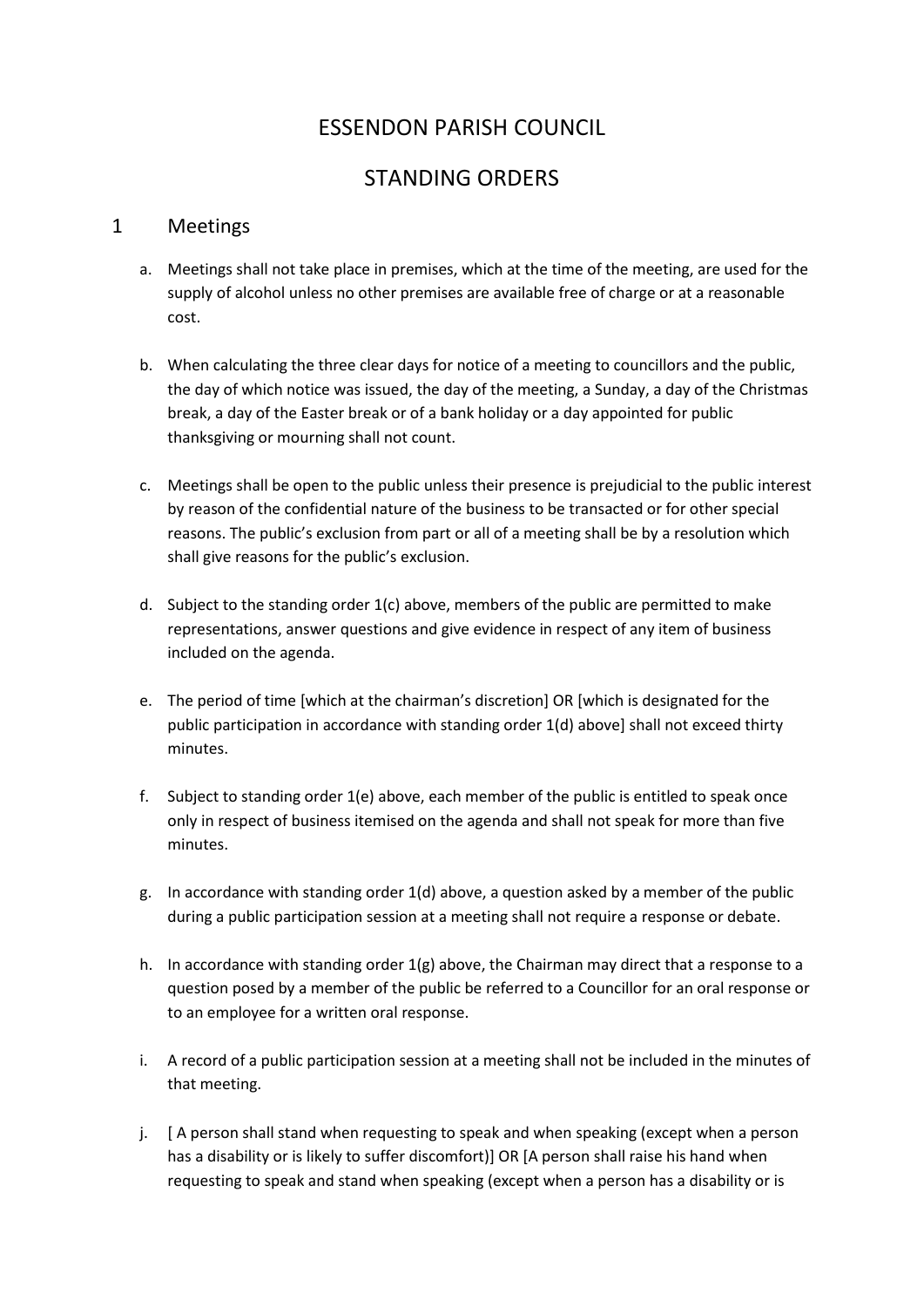likely to suffer discomfort)]. The Chairman may at any time permit an individual to be seated when speaking.

- k. Any person speaking at a meeting shall address his comments to the Chairman.
- l. Only one person is permitted to speak at a time. If more than one person wishes to speak, the Chairman shall direct the order of speaking.
- m. Photographing, recording, broadcasting or transmitting the proceedings of a meeting by any means is not permitted without the Council's prior (written) consent.
- n. In addition with standing order  $1(c)$  above, the press shall be provided reasonable facilities for the taking of their report of all or part of a meeting at which they are entitled to be present.
- o. Subject to standing orders which indicate otherwise, anything authorised or required to be done by, to or before the Chairman may in his absence be done by, to or before the Vice-Chairman (if any).
- p. The Chairman, if present, shall preside at a meeting. If the Chairman is absent from a meeting, the Vice-Chairman, if present, shall preside. If both the Chairman and the Vice-Chairman are absent from a meeting, a Councillor as chosen by the Councillors present at the meeting shall preside at the meeting.
- q. Subject to model standing order  $1(y)$  below, all questions at a meeting shall be decided by a majority of the Councillors present and voting thereon.
- r. The Chairman may give an original vote to any matter put to the vote, and in the case of an equality of votes may exercise his casting vote whether he gave an original vote. *(See also standing orders 2 (i) and (j) below.)*
- s. Unless standing orders provide otherwise, voting on any question shall be by a show of hands. At the request of a Councillor, the voting on any question shall be recorded so as to show whether each Councillor present and voting gave his vote for or against that question. Such a request shall be made before moving on the next item of business on the agenda.
- t. The minutes of a meeting shall record the names of Councillors present and absent.
- u. If prior to a meeting, a Councillor has submitted reasons for his absence at the meeting which is then approved by a resolution, such resolution shall be recorded in the minutes of the meeting at which the approval was given.
- v. The code of conduct adopted by the Council shall apply to Councillors in respect of the entire meeting.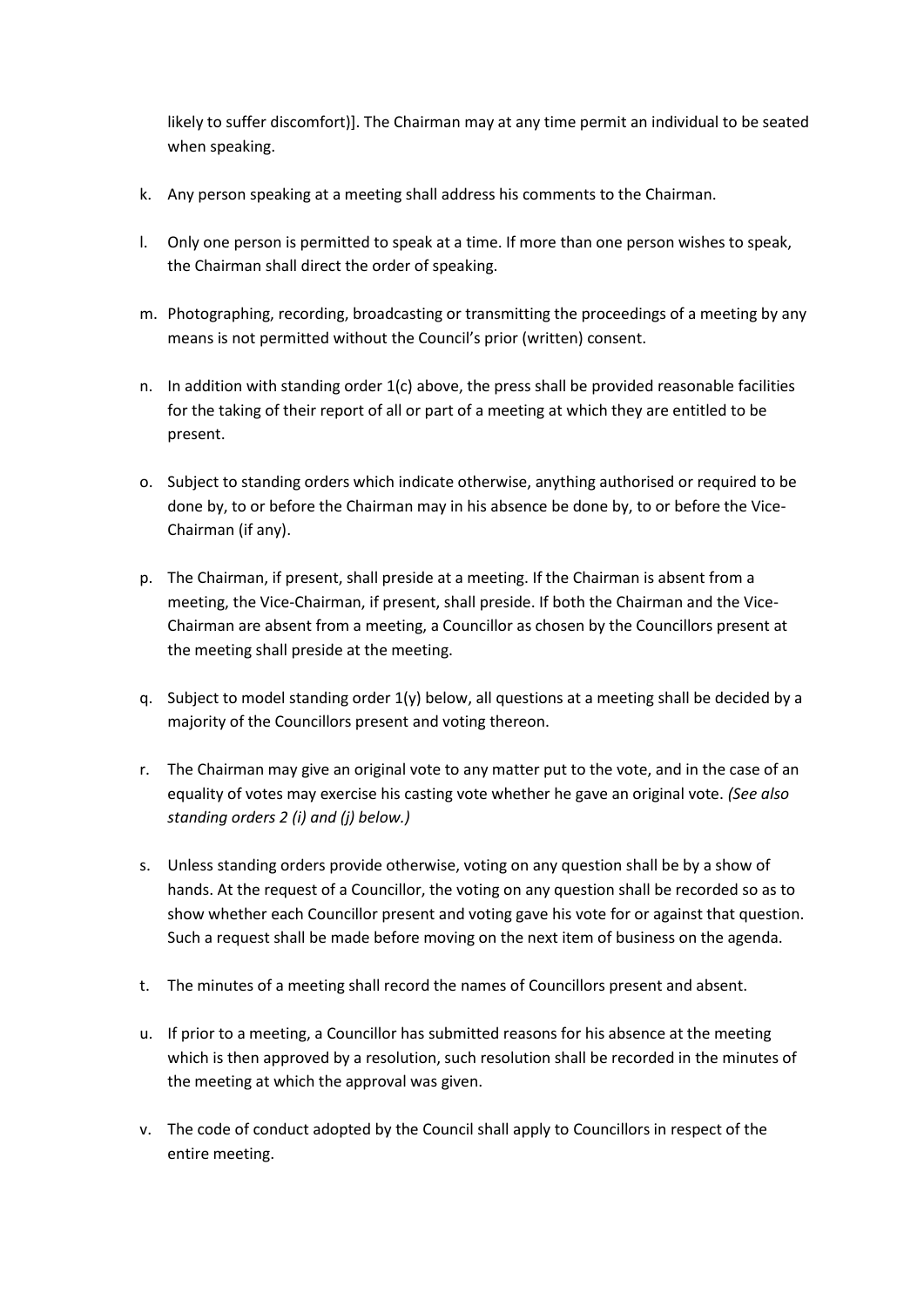- w. An interest arising from the code of conduct adopted by the Council, the existence and nature of which is required to be disclosed by a Councillor at a meeting shall be recorded in the minutes. *(See also standing orders 7 and 8 below.)*
- x. No business may be transacted at a meeting unless at least one third of the whole number of members of the Council are present and in no case shall the quorum of a meeting be less than three.
- y. If a meeting is or becomes inquorate no business shall be transacted and the meeting shall be adjourned. Any outstanding business of a meeting so adjourned shall be transacted at a following meeting.
- z. Meetings shall not exceed a period of two and a half hours.

# 2 Ordinary Council meetings

*See also standing order 1 above*

- a. In an election year, the annual meeting of the Council shall be held on or within fourteen days following the day on which the new Councillors elected take office.
- b. In a year which is not an election year, the annual meeting of a Council shall be held on such day in May as the Council may direct.
- c. If no other time is fixed, the annual meeting of the Council shall take place at 6pm.
- d. *(England)* In addition to the annual meeting of the Council, at least three other ordinary meetings shall be held in each year on such dates and times as the Council directs.
- e. The election of the Chairman and Vice-Chairman (if any) of the Council shall be the first business completed at the annual meeting of the Council.
- f. The Chairman of the Council, unless he has resigned or becomes disqualified, shall continue in office and preside at the annual meeting until his successor is elected at the next annual meeting of the Council.
- g. The Vice-Chairman of the Council, if any, unless he resigns or becomes disqualified, shall hold office until immediately after the election of the Chairman of the Council at the next annual meeting.
- h. In an election year, if the current Chairman of the Council has not been re-elected as a member of the Council, he shall preside at the meeting until a successor Chairman of the Council has been elected. The current Chairman of the Council shall not have an original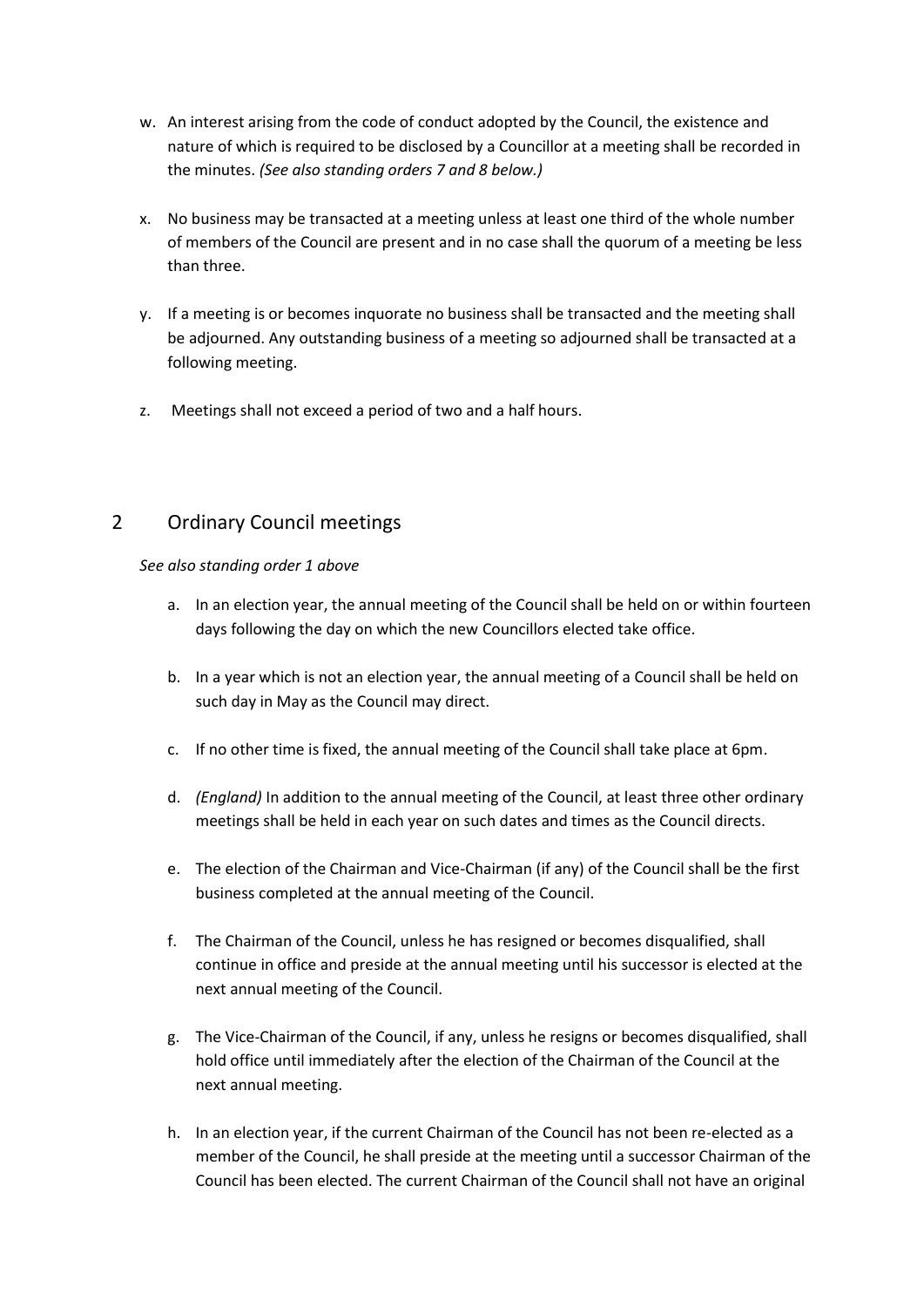vote in respect of the election of the new Chairman of the Council but must give a casting vote in the case of an equality of votes.

- i. In an election year, if the current Chairman of the Council has been re-elected as a member of the Council, he shall preside at the meeting until a new Chairman of the Council has been elected. He may exercise an original vote in respect of the election of the new Chairman of the Council and must give a casting vote in the case of an equality of votes.
- j. Following the election of the Chairman of the Council and Vice-Chairman (if any) of the Council at the annual meeting of the Council, the order of business shall be as follows.
	- i. In an election year, delivery by Councillors of their declarations of acceptance of office.
	- ii. Confirmation of the accuracy of the minutes of the last meeting of the Council and to receive and note minutes of and/or to determine recommendations made by committees.
	- iii. Review of delegation arrangements to committees, sub-committees, employees and other local authorities.
	- iv. Review of the terms of references for committees.
	- v. Receipt of nominations to existing committees.
	- vi. Appointment to any new committees, confirmation of the terms of reference, the number of members (including, if appropriate, substitute Councillors) and receipt of nominations to them.
	- vii. Review and adoption of appropriate standing orders and financial regulations.
- viii. Review of arrangements, including any charters, with other local authorities and review of contributions made to expenditure incurred by other local authorities.
- ix. Review of representation on or work with external bodies and arrangements for reporting back.
- x. *(England)* In a year of elections, if a Council's period of eligibility to exercise the power of well being expired the day before the annual meeting, to review and make arrangements to reaffirm eligibility.
- xi. Review of inventory of land and assets including buildings and office equipment.
- xii. Review and confirmation of arrangements for insurance cover in respect of all insured risks.
- xiii. Review of the Council's and/or employees' memberships of other bodies.
- xiv. Establishing or reviewing the Council's complaints procedure.
- xv. Establishing or reviewing the Council's procedures for handling requests made under the Freedom of Information Act 2000 and the Data Protection Act 1998.
- xvi. Establishing or reviewing the Council's policy for dealing with the press/media.
- xvii. Setting the dates, times and place of ordinary meetings of the full Council for the year ahead.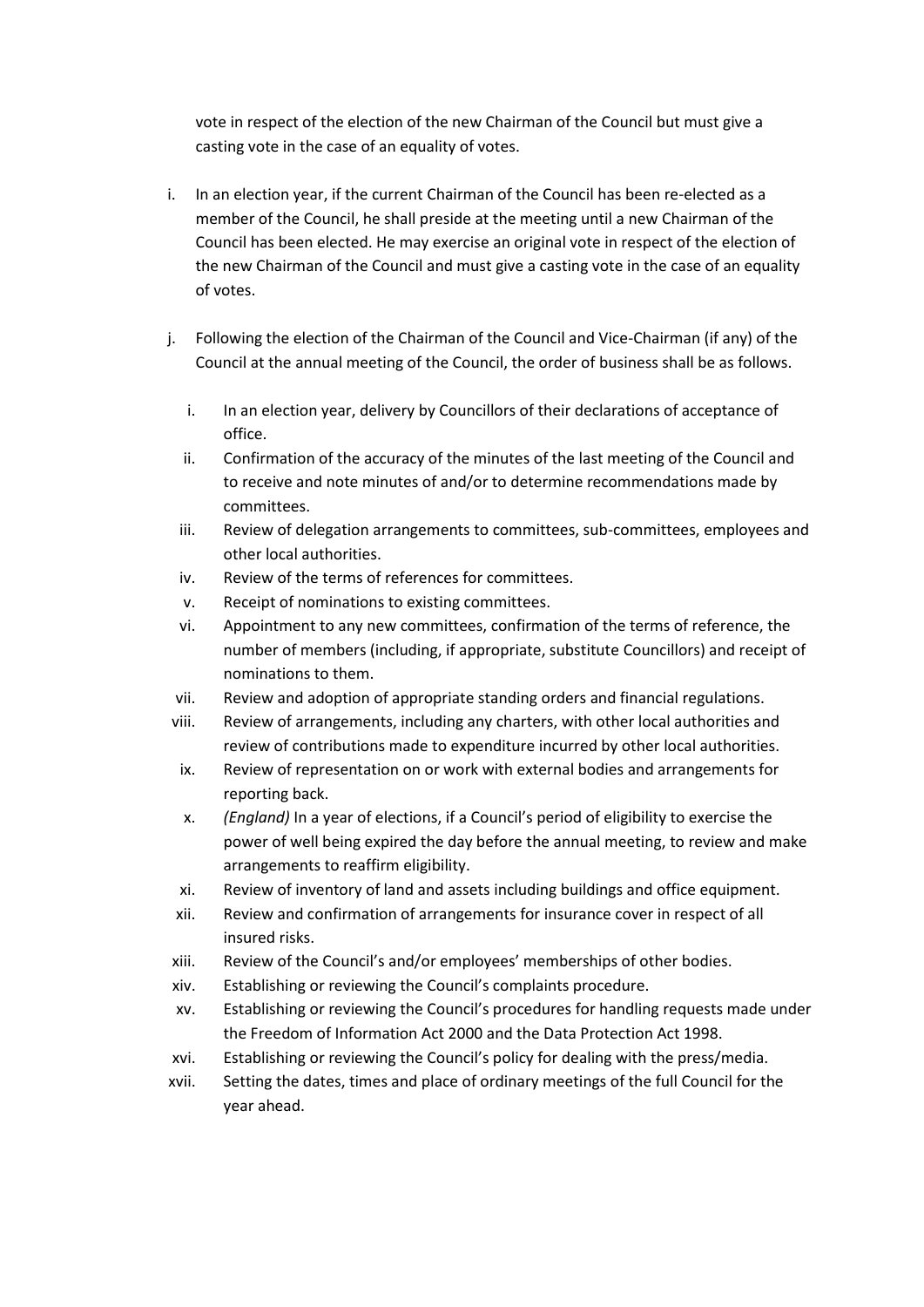# 3 Proper Officer

- a. The Council's Proper Officer shall be either (i) the clerk or such other employee as may be nominated by the Council from time to time or(ii) such other employee appointed by the Council to undertake the role of Proper Officer during the Proper Officer's absence. The Proper Officer and the employee appointed to act as such during the Proper Officer's absence shall fulfil the duties assigned to the Proper Officer in standing orders.
- b. The Council's Proper Officer shall do the following.
	- i. [Sign and serve on Councillors by delivering or post at their residences a summons confirming the time, date, venue and agenda of a meeting of the Council and a meeting of a committee and sub-committee at least three clear days before the meeting.]
		- OR

[Upon the Council having first resolved that service of summons on Councillors confirming the time, date, venue and agenda for a meeting by delivering or post at their residences at least three clear days before a meeting is not expedient, electronically serve on Councillors a summons confirming the time, date, venue and the agenda of a meeting of the Council and a meeting of the committee and a subcommittee at least three clear days before the meeting provided any such email contains the electronic signature and title of the Proper Officer.]

- ii. Give public notice of the time, date, venue and agenda at least three clear days before a meeting of the Council or a meeting of a committee or a sub-committee (provided that the public notice with agenda of an extraordinary meeting of the Council convened by the Councillors is signed by them.)
- iii. Subject to standing orders 4(a)-(e) below, include in the agenda all motions in the order received unless a Councillor has given written notice at least three days before the meeting confirming his withdrawal of it.
- iv. Convene a meeting of full Council for the election of a new Chairman of the Council, occasioned by a causal vacancy in his office, in accordance with standing order [3(b)i] OR [3(b)ii] above.
- v. Make available for inspection the minutes of the meetings.
- vi. Receive and retain copies of byelaws made by other local authorities.
- vii. Receive and retain declarations of acceptance of office from Councillors.
- viii. Retain a copy of every Councillor's register of interests and any changes to it and keep copies of the same available for inspection.
- ix. Keep proper records required before and after the meetings.
- x. Process all requests made under the Freedom of Information Act 2000 and Data Protection Act 1998, in accordance with and subject to the Council's procedures relating to the same.
- xi. Receive and send general correspondence and notices on behalf of the Council except where there is a resolution to the contrary.
- xii. Manage the organisation, storage of and access to information held by the Council in paper and electronic form.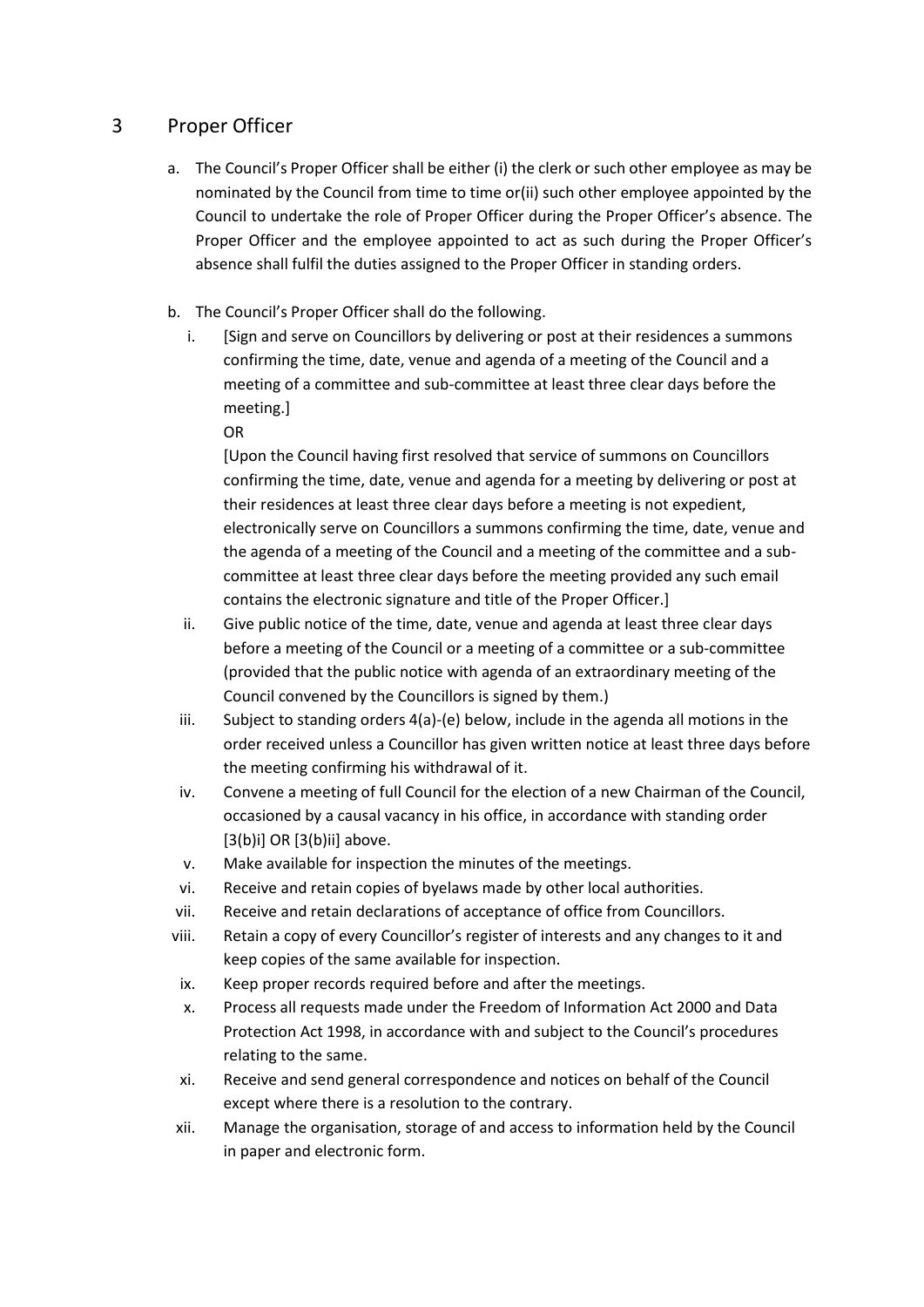- *xiii.* Arrange for legal deeds [to be sealed using the Council's common seal] OR [to be signed by two Councillors] and witnessed *(See also model standing orders 14(a) and (b).)*
- xiv. Arrange for the prompt authorisation, approval, and instruction regarding any payments to be made by the Council in accordance with the Council's financial regulations.
- xv. Record every planning application notified to the Council and the Council's response to the local planning authority in a book for such purpose.
- xvi. Refer a planning application received by the Council to the [Chairman or in his absence the Vice-Chairman of the Council] within two working days of receipt to facilitate an extraordinary meeting if the nature of a planning application requires consideration before the next ordinary meeting of the Council.
- xvii. Retain custody of the seal of the Council (if any) which shall not be used without a resolution to that effect.
- xviii. Action or undertake activity or responsibilities instructed by resolution or contained in standing orders.

# 4 Motions requiring written notice

- a. In accordance with standing order 3(b)(iii) above, no motion may be moved at a meeting unless it is included in the agenda and the mover has given written notice of its wording to the Council's Proper Officer at least seven clear days before the next meeting.
- b. The Proper Officer may, before including a motion in the agenda received in accordance with standing order 4(a) above, correct obvious grammatical or typographical errors in the wording of the motion.
- c. If the Proper Officer considers the wording of a motion received in accordance with standing order 4(a) above is not clear in meaning, the motion shall be rejected until the mover of the motion resubmits it in writing to the Proper Officer in clear and certain language at least three clear days before the meeting.
- d. If the wording or nature of a proposed motion is considered unlawful or improper, the Proper Officer shall consult with the Chairman of the forthcoming meeting or, as the case may be, the Councillors who have convened the meeting, to consider whether the motion shall be included or rejected in the agenda.
- e. Having consulted the Chairman or Councillors pursuant to standing order 4(d) above, the decision of the Proper Officer as to whether or not to include the motion in the agenda shall be final.
- f. Notice of every motion received in accordance with the Council's standing orders shall be numbered in the order received and shall be entered in a book, which shall be open to inspection by all Councillors.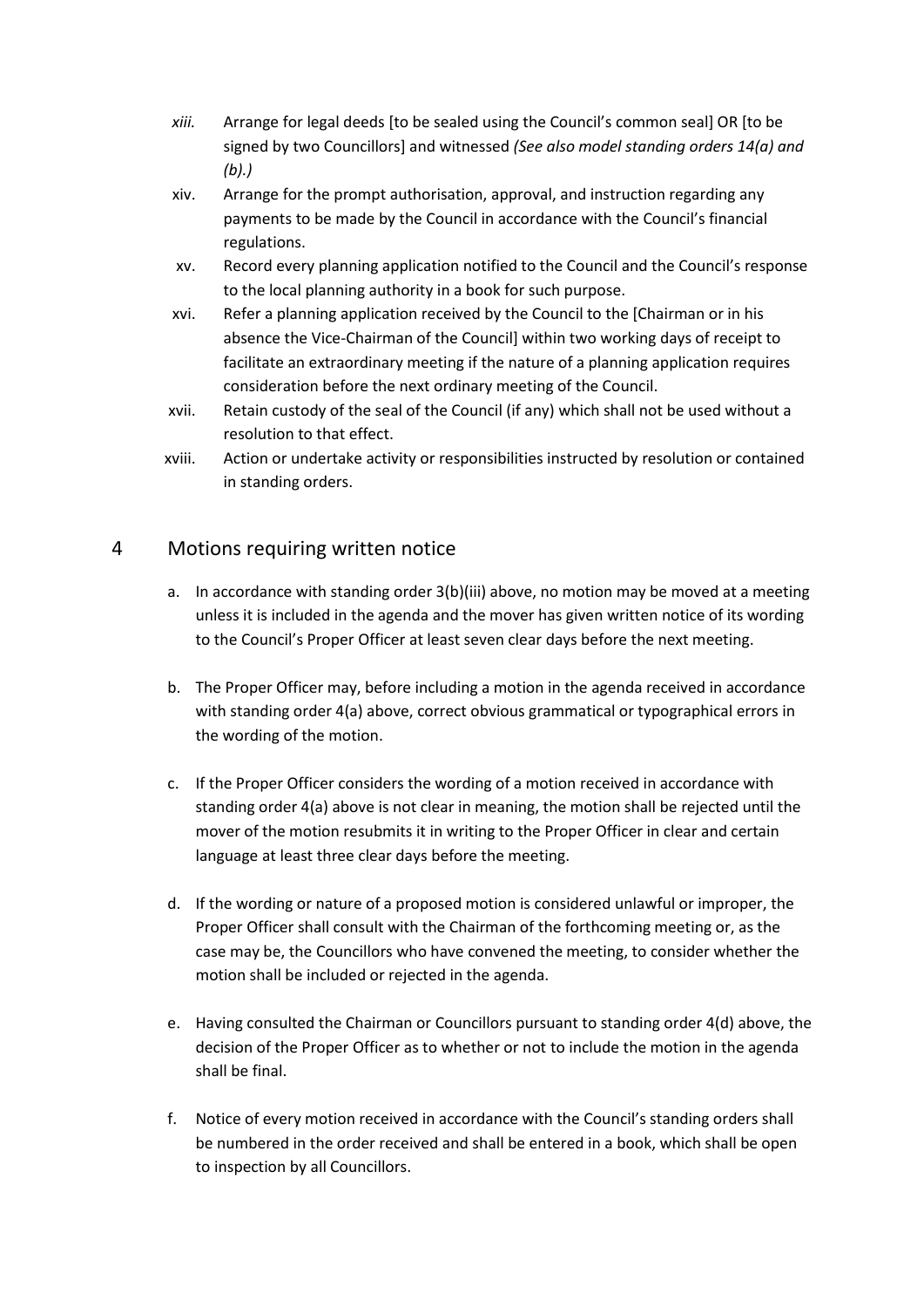- g. Every motion rejected in accordance with the Council's standing orders shall be duly recorded with a note by the Proper Officer giving reasons for its rejection in a book for that purpose, which shall be open to inspection by all Councillors.
- h. Every motion and resolution shall relate to the Council's statutory functions, powers and lawful obligations or shall relate to an issue which specifically affects the Council's area or its residents.

# 5 Motions not requiring written notice

- a. Motions in respect of the following matters may be moved without written notice.
	- i. To appoint a person to preside at a meeting.
	- ii. To approve the absences of Councillors.
	- iii. To approve the accuracy of the minutes of the previous meeting.
	- iv. To correct an inaccuracy in the minutes from the previous meeting.
	- v. To dispose of business, if any, remaining from the last meeting.
	- vi. To alter the order of business on the agenda for reasons of urgency or expedience.
	- vii. To proceed to the next business on the agenda.
	- viii. To close or adjourn debate.
	- ix. To refer by formal delegation a matter to a committee or to a sub-committee or an employee.
	- x. To appoint a committee or sub-committee or any Councillors (including substitutes) thereto.
	- xi. To receive nominations to a committee or sub-committee.
	- xii. To dissolve a committee or sub-committee.
	- xiii. To note the minutes of a meeting of a committee or a sub-committee.
	- xiv. To consider a report and/or recommendations made by a committee or a subcommittee or an employee.
	- xv. To consider a report and/or recommendations made by an employee, professional advisor, expert or consultant.
	- xvi. To authorise legal deeds [to be sealed by the Council's common seal] OR [signed by two Councillors] and witnessed.

*(See standing orders 14(a) and (b) below)*

- xvii. To authorise payment of monies up to £500
- xviii. To amend a motion relevant to the original or substantive motion under consideration which shall not have the effect of nullifying it.
- xix. To extend the time limit for speeches.
- xx. To exclude the press and public for all or part of a meeting.
- xxi. To silence or exclude from the meeting a Councillor or a member of the public for disorderly conduct.
- xxii. To give the consent of the Council if such consent is required by standing orders.
- xxiii. To suspend any standing order except those which are mandatory by law.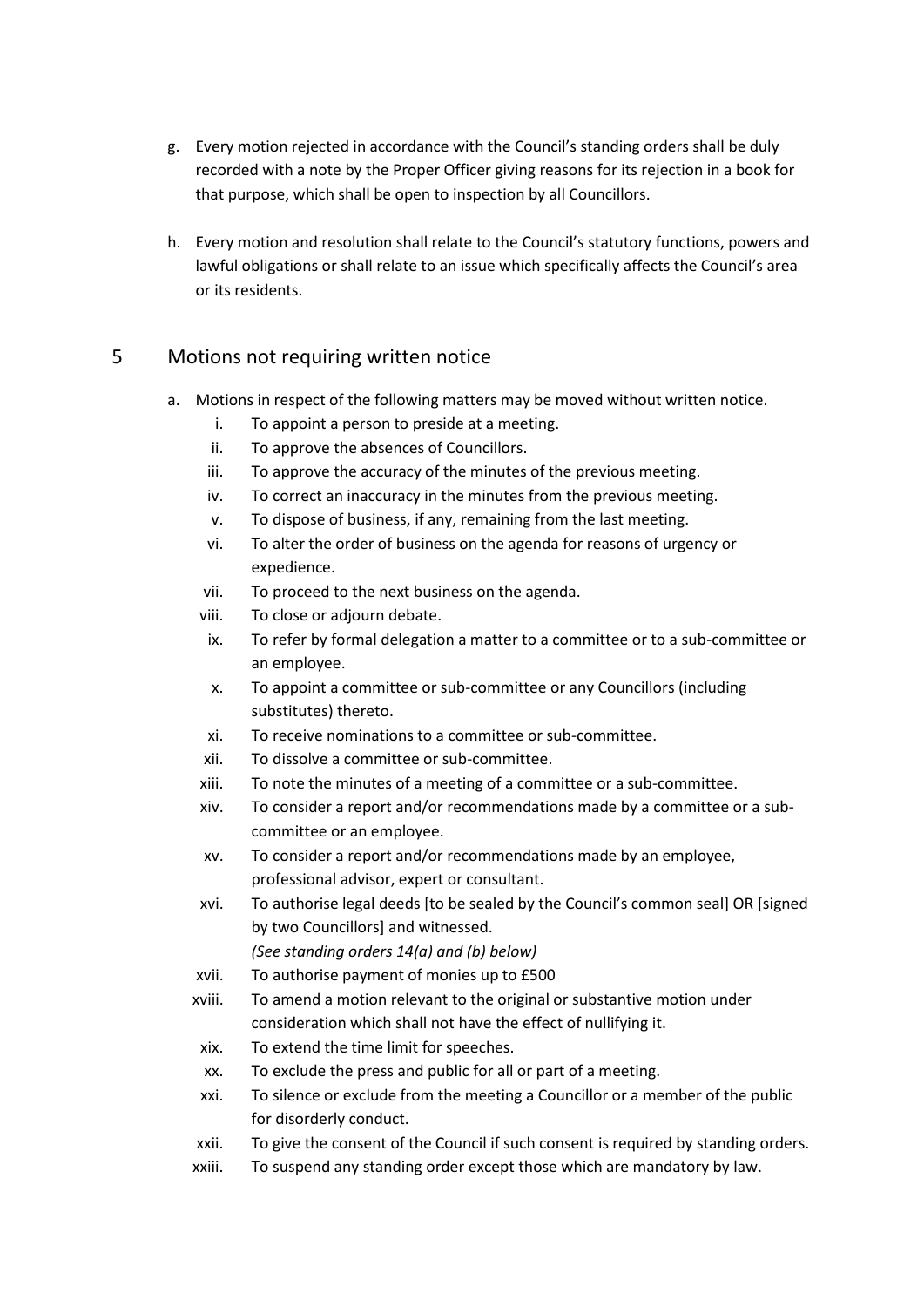- xxiv. To adjourn the meeting.
- xxv. To appoint representatives to outside bodies and to make arrangements for those representatives to report back the activities of outside bodies.
- xxvi. To answer questions from Councillors.
- b. If a motion falls within the terms of reference of a committee or sub-committee or within the delegated powers conferred on an employee, a referral of the same may be made to such committee or sub-committee or employee provided that the Chairman may direct for it to be dealt with at the present meeting for reasons of urgency or expedience.

#### 6 Rules of debate

- a. Motions included in an agenda shall be considered in the order that they appear on the agenda unless the order is changed at the Chairman's direction for reasons of expedience.
- b. Subject to standing orders 4(a)-(e) above, a motion shall not be considered unless it has been proposed and seconded.
- c. Subject to standing order 3(b)(iii) above, a motion included in an agenda not moved by the Councillor who tabled it, may be treated as withdrawn.
- d. A motion to amend an original or substantive motion shall not be considered unless proper notice has been given after the original or substantive motion has been seconded and notice of such amendment, shall, if required by the Chairman, be reduced to writing and handed to the Chairman who shall determine the order in which they are considered.
- e. A Councillor may move amendments to his own motion. If a motion has already been seconded, an amendment to it shall be with the consent of the seconder.
- f. Any amendment to a motion shall be either:
	- i. To leave out words:
	- ii. To add words:
	- iii. To leave out words and add other words.
- g. A proposed or carried amendment to a motion shall not have the effect of rescinding the original or substantive motion under consideration.
- h. Only one amendment shall be moved and debated at a time, the order of which shall be directed by the Chairman. No further amendment to a motion shall be moved until the previous amendment has been disposed of.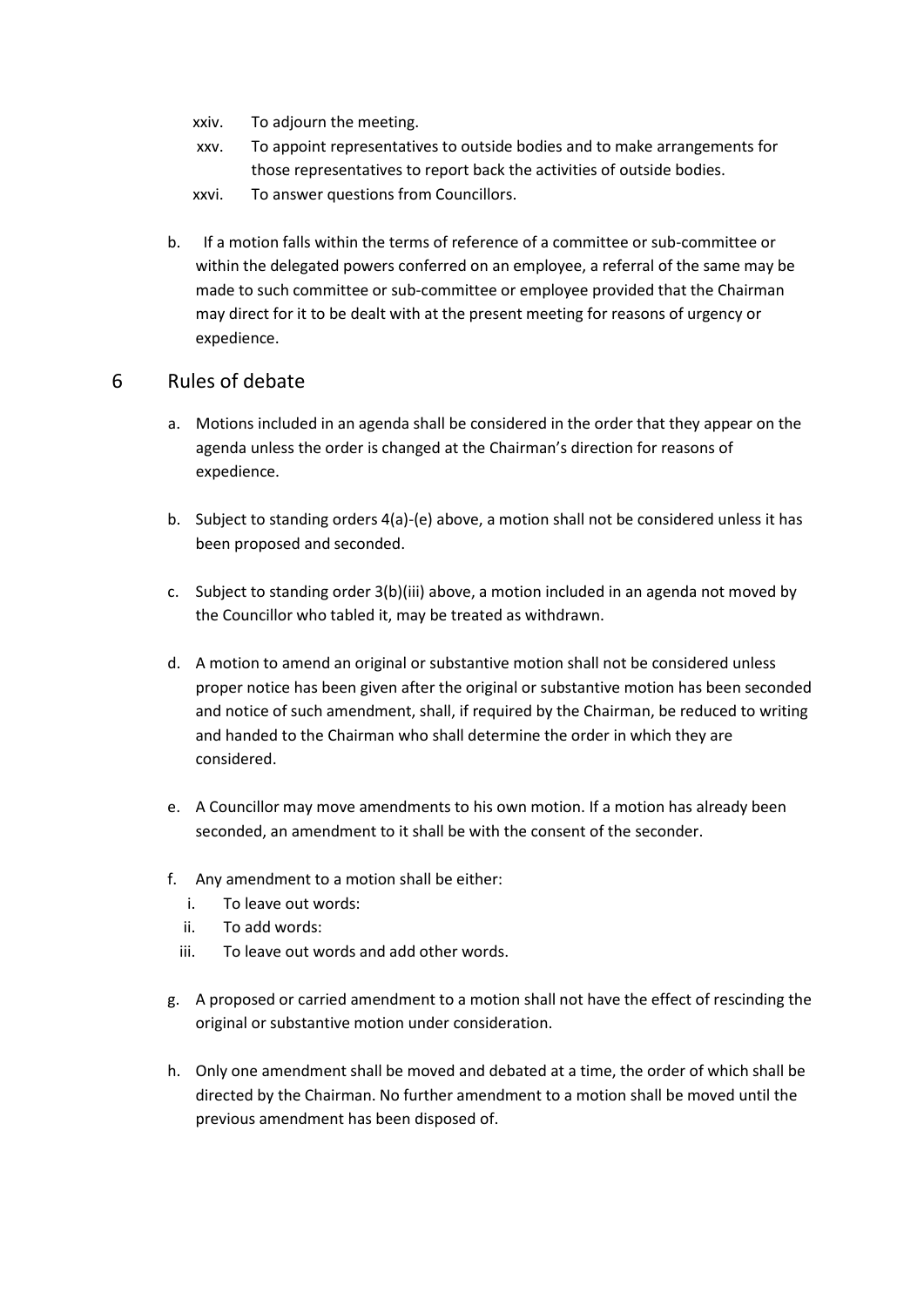- i. Subject to standing order 6(h) above, one or more amendments may be discussed together if the Chairman considers this expedient but shall be voted upon separately.
- j. Pursuant to standing order 6(h) above, the number of amendments to an original or substantive motion, which may be moved by a Councillor, is limited to one.
- k. If an amendment is not carried, other amendments shall be moved in the order directed by the Chairman.
- l. If an amendment is carried, the original motion, as amended, shall take the place of the original motion and shall become the substantive motion upon which any further amendment may be moved.
- m. The mover of a motion or the mover of an amendment shall have a right of reply, not exceeding three minutes.
- n. Where a series of amendments to an original motion are carried, the mover of the original motion shall have a right of reply in respect of the substantive motion at the very end of debate and immediately before it is put to vote.
- o. Subject to standing order 6(m) and (n) above, a Councillor may not speak further in respect of any one motion except to speak once on an amendment moved by another Councillor or to make a point of order or to give a personal explanation.
- p. During the debate of a motion, a Councillor may interrupt only on a point of order or a personal explanation and the Councillor who was interrupted shall stop speaking. A Councillor raising a point of order shall identify the standing order which he considers has been breached or specify the irregularity in the meeting he is concerned by.
- q. A point of order shall be decided by the Chairman and his decision shall be final.
- r. With the consent of the seconder and/or of the meeting, a motion or amendment may be withdrawn by the proposer. A Councillor shall not speak upon the said motion or amendment unless permission for the withdrawal of the motion or amendment has been refused.
- s. Subject to standing order 6(o) above, when a Councillor's motion is under debate no other motion shall be moved except:
	- i. To amend the motion;
	- ii. To proceed to the next business;
	- iii. To adjourn the debate;
	- iv. To put the motion to a vote;
	- v. To ask a person to be silent or for him to leave the meeting;
	- vi. To refer a motion to a committee or sub-committee for consideration;
	- vii. To exclude the public and press;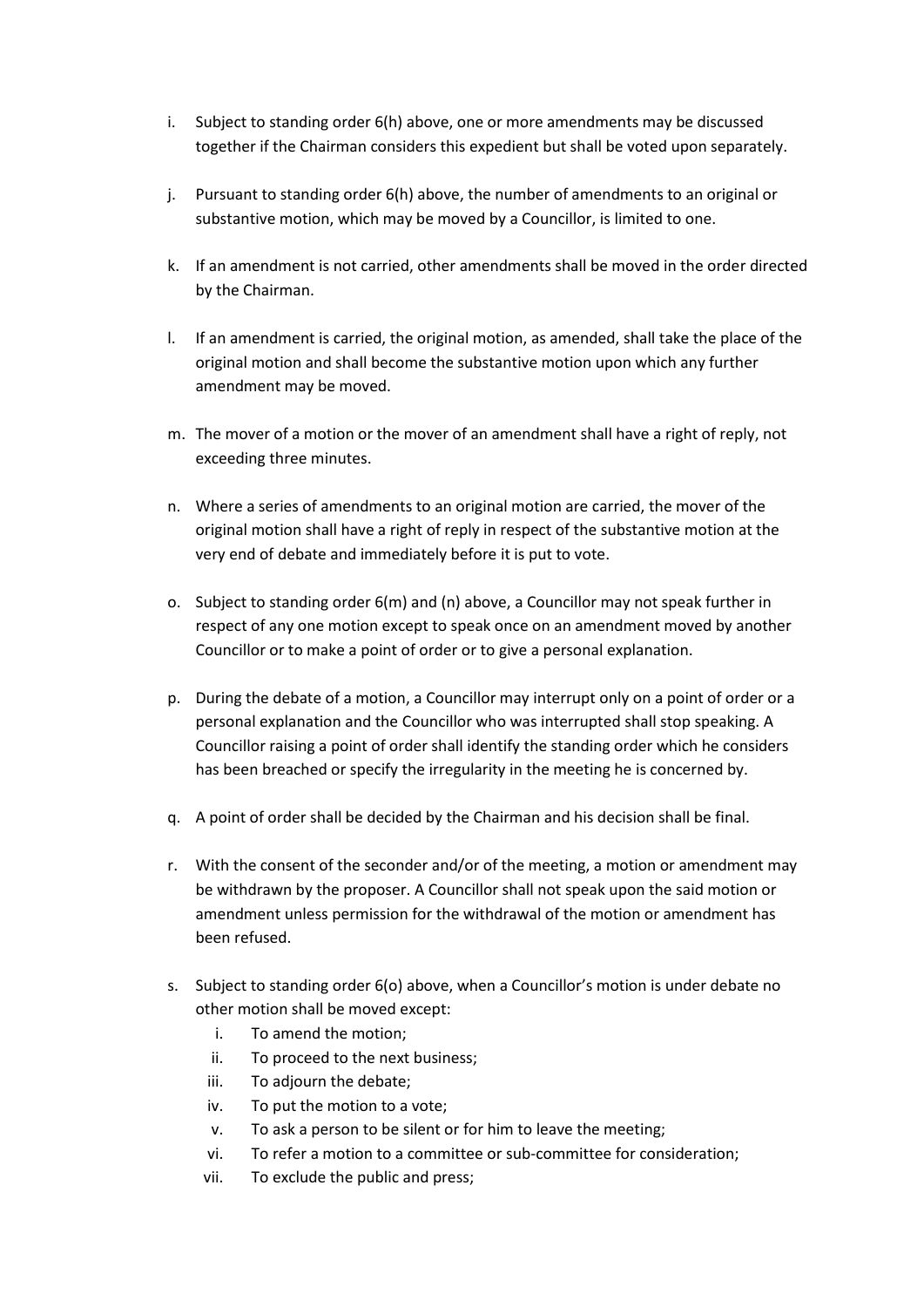- viii. To adjourn the meeting;
- ix. To suspend any standing order, except those which are mandatory.
- t. In respect of standing order 6(s)(iv) above, the Chairman shall first be satisfied that the motion has been sufficiently debated before it is seconded and put to the vote. The Chairman shall call upon the mover of the motion under debate to exercise or waive his right of reply and shall put the motion to the vote after that right has been exercised or waived. The adjournment of a debate or of the meeting shall not prejudice the mover's right of reply at the resumption.

# 7 Code of Conduct (England)

#### *See also model standing orders 1(d)-(i) above*

- a. All Councillors shall observe the code of conduct adopted by the Council.
- b. All Councillors shall undertake training in the code of conduct within six months of the delivery of their declaration of acceptance of office.
- c. If paragraph 12(2) of the code of conduct contained in the Local Authorities (Model Code of Conduct) Order 2007 (SI No. 1159) has been adopted by the Council or pursuant to relevant provisions in a statutory code of conduct in force at the time, Councillors may exercise the rights contained in standing order 7(d) below, only if members of the public are permitted to (i) make representations, (ii) answer questions and (iii) give evidence relating to the business being transacted.
- d. Councillors with a prejudicial interest in relation to any item of business being transacted at a meeting may (i) make representations, (ii) answer questions and (iii) give evidence relating to the business being transacted but must, thereafter, leave the room or chamber.

#### 8 Questions

- a. A Councillor may seek an answer to a question concerning any business of the Council provided seven clear days notice of the question has been given to the Proper Officer.
- b. Questions not related to items of business on the agenda for a meeting shall only be asked during the part of the meeting set aside for such questions.
- c. Every question shall be put and answered without discussion.

### 9 Minutes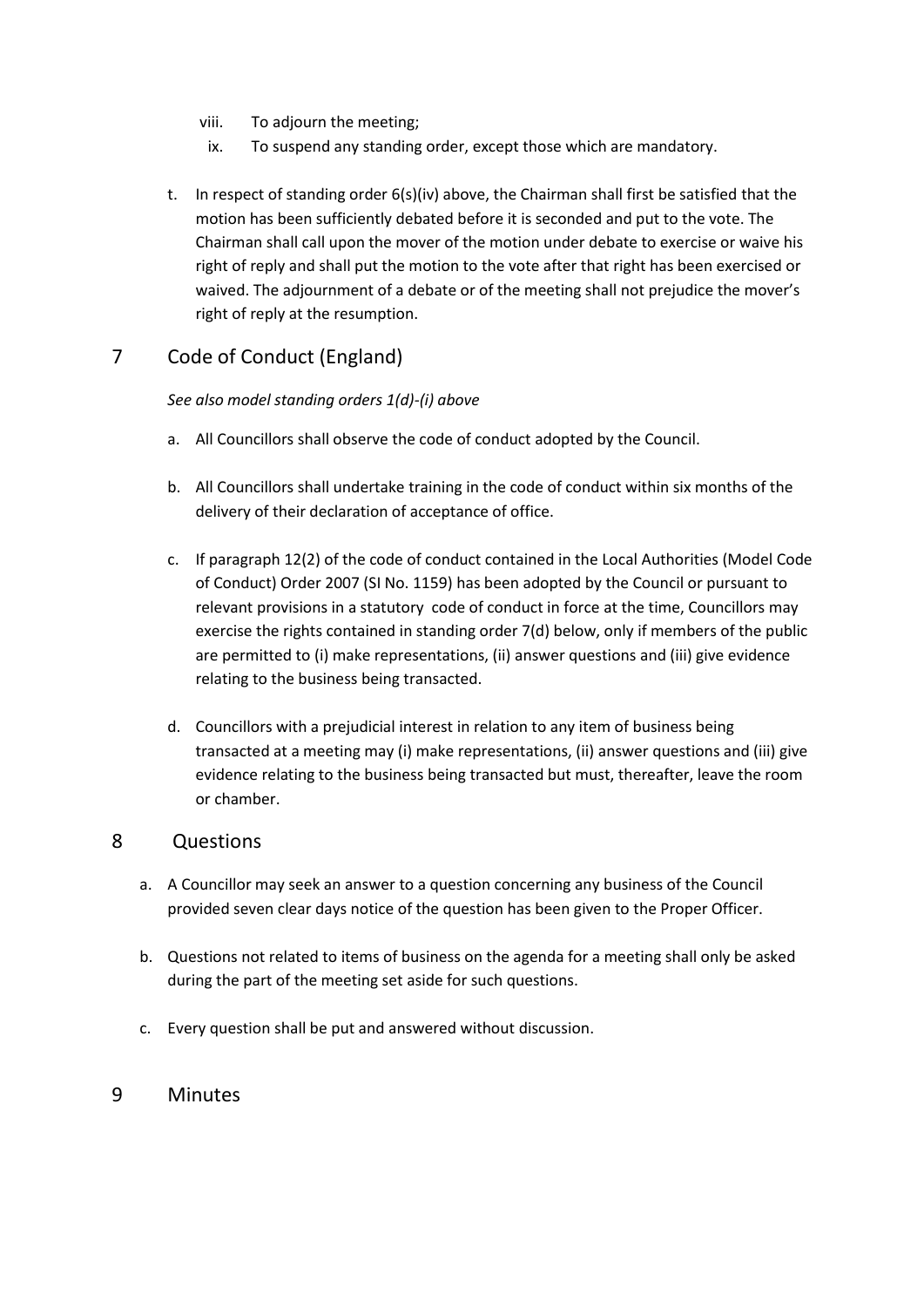- a. If a copy of the draft minutes of a preceding meeting has been circulated to Councillors no later than the day of service of the summons to attend the scheduled meeting they shall be taken as read.
- b. No discussion of the draft minutes of a preceding shall take place except in relation to their accuracy. A motion to correct an inaccuracy in the minutes shall be raised in accordance with standing order 5 (a)(iv) above.
- c. Minutes, including any amendment to correct their accuracy, shall be confirmed by the resolution and shall be signed by the Chairman of the meeting and stand as an accurate record of the meeting to which the minutes relate.
- d. If the Chairman of the meeting does not consider the minutes to be an accurate record of the meeting to which they relate, he shall sign the minutes and include a paragraph in the following terms or to the same effect.

"The Chairman of this meeting does not believe that the minutes of the meeting of the ( ) held on [date] in respect of ( ) were a correct record but his view was not upheld by the majority of the ( ) and the minutes are confirmed as an accurate record of the proceedings."

e. Upon a resolution which confirms the accuracy of the minutes of a meeting, any previous draft minutes or recordings of the meeting shall be destroyed.

# 10 Disorderly Conduct

- a. No person shall obstruct the transaction of business at a meeting or behave offensively or improperly.
- b. If, in the opinion of the Chairman, there has been a breach of standing order 10(a) above, the Chairman shall express that opinion and thereafter any Councillor (including the Chairman) may move that the person be silenced or excluded from the meeting, and the motion, if seconded, shall be put forthwith and without discussion.
- c. If a resolution made in accordance with standing order 10(b) above, is disobeyed, the Chairman may take such further steps as may reasonably be necessary to enforce it and/or he may adjourn the meeting.

# 11 Rescission of previous resolutions

a. A resolution (whether affirmative or negative) of the Council shall not be reversed within 6 months except either by a special motion, the written notice whereof bears the names of at least four Councillors of the Council, or by a motion moved in pursuance of the report of recommendation of a committee.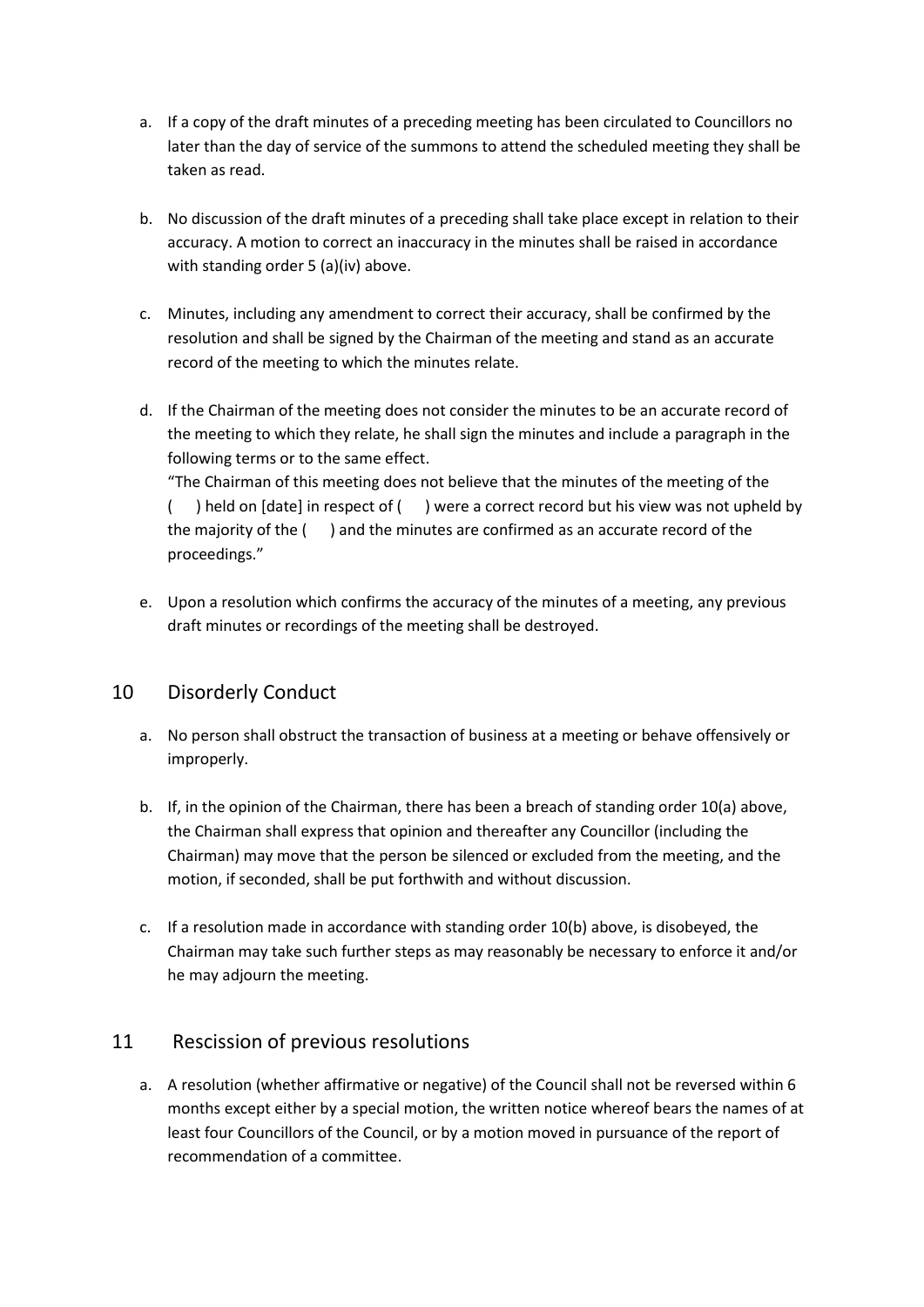b. When a special motion or any other motion moved pursuant to standing order 11(a) above, has been disposed of, no similar motion may be moved within a further six months.

# 12 Voting on appointments

a. Where more than two persons have been nominated for a position to be filled by the Council and none of those persons has received an absolute majority of votes in their favour, the name of the person having the least number of the votes shall be struck off the list and a fresh vote taken. This process shall continue until a majority of votes is given in favour of one person. Any tie may be settled by the Chairman's casting vote.

# 13 Expenditure

- a. Any expenditure incurred by the Council shall be in accordance with the Council's financial regulations.
- b. The Council's financial regulations shall be reviewed once a year.
- c. The Council's financial regulations may make provision for the authorisation of the payment of money in exercise of any of the Council's functions to be delegated to a committee, subcommittee or to an employee.

# 14 Execution and sealing of legal deeds

*(See also standing order 5(a)(xvi) above)*

- a. A legal deed shall not be executed on behalf of the Council unless the same has been authorised by a resolution.
- b. [In accordance with a resolution made under standing order 14(a) above, the Council's common seal shall alone be used for sealing a deed required by law. It shall be applied by the Proper Officer in the presence of two members of the Council who shall sign the deed as witnesses.]

(The above is applicable to a Council with a common seal.)

OR

[In accordance with a resolution made under standing order 14(a) above, any two members of the Council, may sign, on behalf of the Council, any deed required by law and the Proper Officer shall witness their signatures.]

(The above is applicable to a Council without a common seal.)

### 15 Committees

*See also standing order 1 above*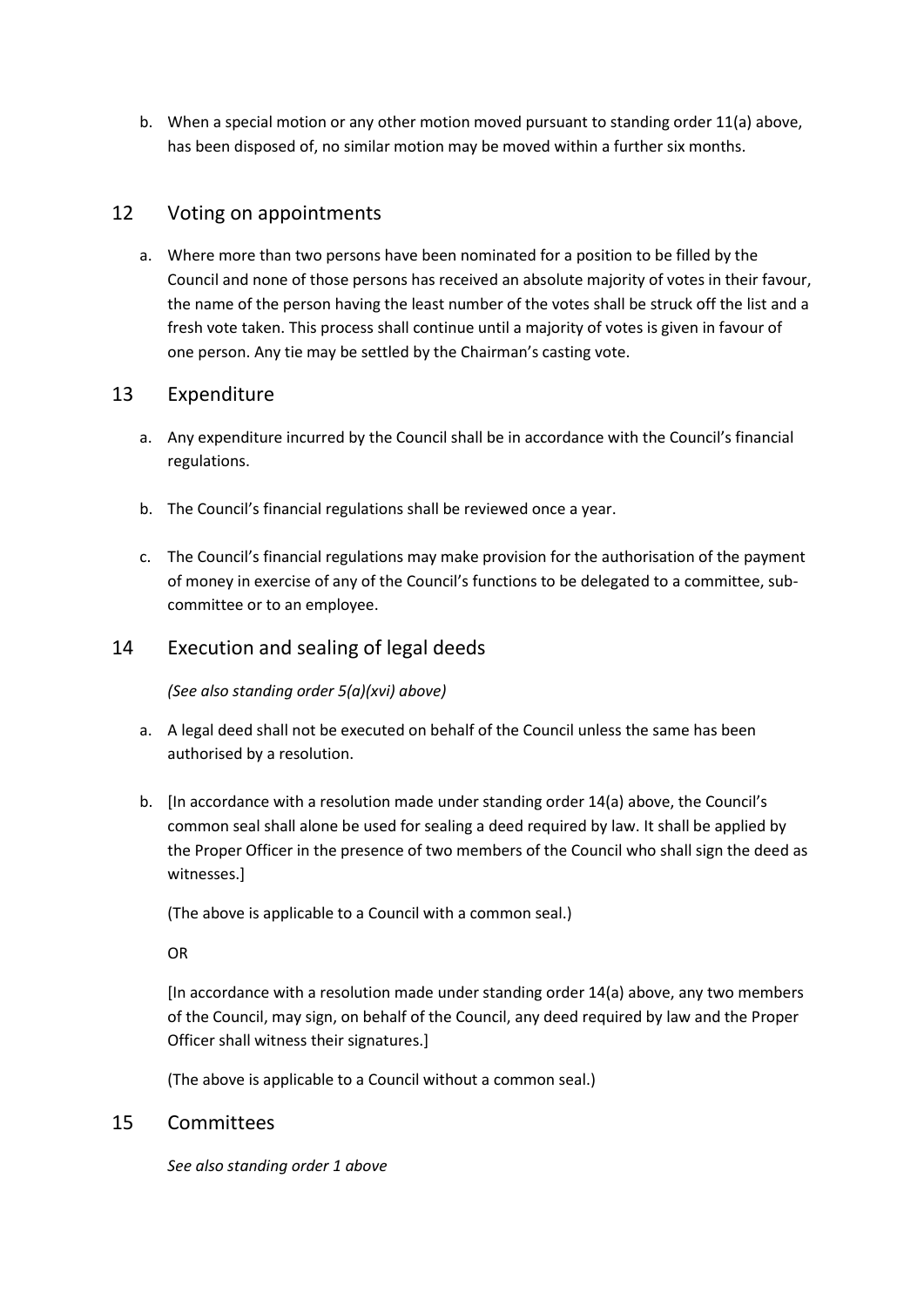- a. The Council may, at its annual meeting, appoint standing committees and may at any other time appoint such other committees as may be necessary, and:
	- i. Shall determine their terms of reference;
	- ii. May permit committees to determine the dates of their meetings;
	- iii. Shall appoint and determine the term of office of Councillor or non-Councillor members of such a committee (unless the appointment of non-Councillors is prohibited by law) so as to hold office no later than the next annual meeting;
	- iv. May appoint substitute Councillors to a committee whose role is to replace ordinary Councillors at a meeting of a committee if ordinary Councillors of the committee have confirmed to the Proper Officer one day before the meeting that they are unable to attend;
	- v. An ordinary member of a committee who has been replaced at a meeting by a substitute member (in accordance with standing order 15(a)(iv) above) shall not be permitted to participate in debate or vote on business at that meeting and may only speak during any public participation session during the meeting;
	- vi. May in accordance with standing orders, dissolve a committee at any time.

### 16 Sub-committees

#### *See also standing order 1 above*

a. Unless there is a Council resolution to the contrary, every committee may appoint a subcommittee whose terms of reference and members shall be determined by resolution of the committee.

# 17 Extraordinary meetings

#### *See also standing order 1 above*

- a. The Chairman of the Council may convene an extraordinary meeting of the Council at any time.
- b. If the Chairman of the Council does not or refuses to call an extraordinary meeting of the Council within seven days of having been requested to do so by two Councillors, those two Councillors may convene an extraordinary meeting of the Council. The statutory public notice giving the time, venue and agenda for such a meeting must be signed by the two Councillors.
- c. The Chairman of a committee (or sub-committee) may convene an extraordinary meeting of the committee or sub-committee at any time.
- d. If the Chairman of a committee (or a sub-committee) does not or refuses to call an extraordinary meeting within seven days of having been requested by to do so by two Councillors, those two Councillors may convene an extraordinary meeting of a committee (or sub-committee). The statutory public notice giving the time, venue and agenda for such a meeting must be signed by two Councillors.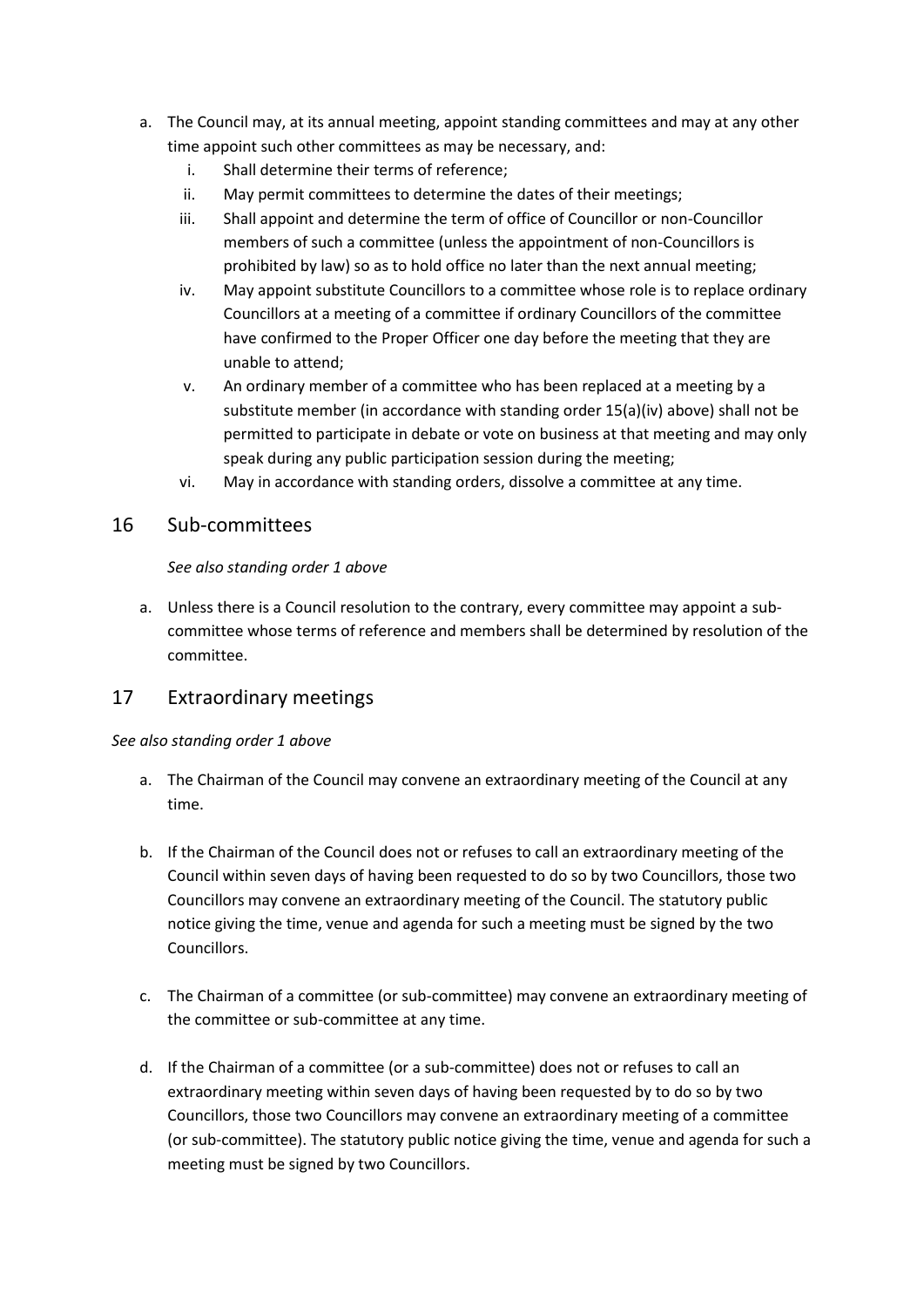# 18 Advisory committees

#### *See also standing order 1 above*

- a. The Council may appoint advisory committees comprised of a number of Councillors and non-Councillors.
- b. Advisory committees and any sub-committees may consist wholly of persons who are non-Councillors.

# 19 Accounts and Financial Statement

- a. All payments by the Council shall be authorised, approved and paid in accordance with the Council's financial regulations, which shall be reviewed at least annually.
- b. The Responsible Financial Officer shall supply to each Councillor as soon as practicable after 31 March, 30 June, 30 September and 31 December in each year a statement summarising the Council's receipts and payments for each quarter and the balances held at the end of a quarter. This statement should include a comparison with the budget for the financial year. A Financial Statement prepared on the appropriate accounting basis (receipts and payments, or income and expenditure) for a year to 31 March shall be presented to each Councillor before the end of the following month of May. The Statement of Accounts of the Council (which is subject to external audit), including the annual governance statement, shall be presented to Council for formal approval before 30 June.

### 20 Estimates/precepts

- a. The Council shall approve written estimates for the coming financial year at its meeting before the end of January
- b. Any committee desiring to incur expenditure shall give the Proper Officer a written estimate of the expenditure recommended for the coming year no later than December.

### 21 Canvassing of and recommendations by Councillors

- a. Canvassing Councillors or the members of a committee or sub-committee, directly or indirectly, for appointment to or by the Council shall disqualify the candidate from such an appointment. The Proper Officer shall disclose the requirements of this standing order to every candidate.
- b. A Councillor or a member of a committee or sub-committee shall not solicit a person for appointment to or by the Council or recommend a person for such appointment or for promotion; but, nevertheless, any such person may give a written testimonial of a candidate's ability, experience or character for submission to the Council with an application for appointment.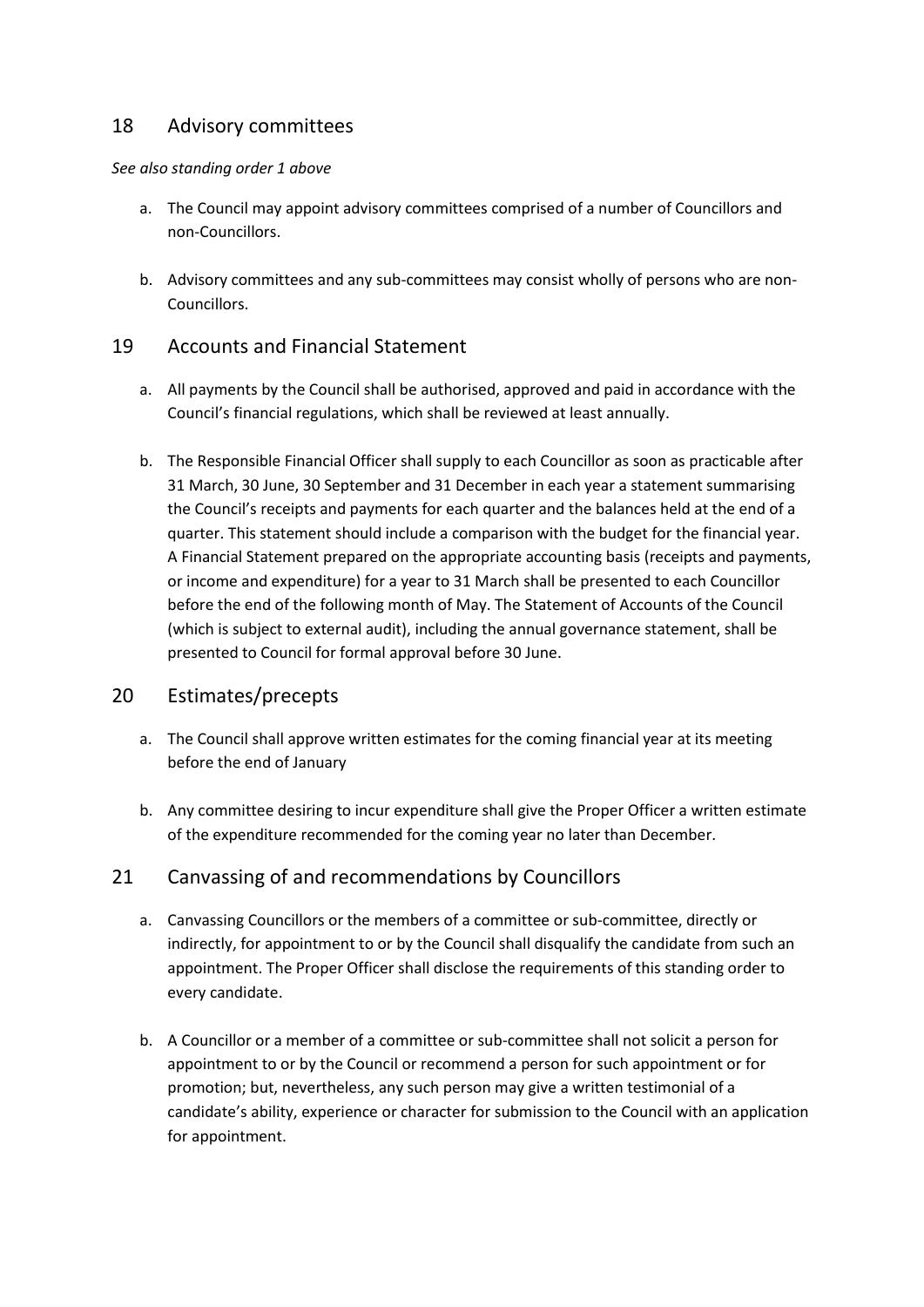c. This standing order shall apply to tenders as if the person making the tender were a candidate for an appointment.

# 22 Inspection of documents

a. Subject to standing orders to the contrary or in respect of matters which are confidential, a Councillor may, for the purpose of his official duties (but not otherwise), inspect any document in the possession of the Council or a committee or a sub-committee, and request a copy for the same purpose. The minutes of meetings of the Council, its committees or subcommittees shall be available for inspection by Councillors.

# 23 Unauthorised activities

- a. Unless authorised by a resolution, no individual Councillor shall in the name or on behalf of the Council, a committee or a sub-committee:
	- i. Inspect any land and/or premises which the Council has a right or duty to inspect; or
	- ii. Issue orders, instructions or directions.

# 24 Confidential business

- a. Councillors shall not disclose information given in confidence or which they believe, or ought to be aware is of a confidential nature.
- b. A Councillor in breach of the provisions of standing order 24(a) above may be removed from a committee or a sub-committee by a resolution of the Council.

# 25 Power of well-being (England)

- a. Before exercising the power to promote well-being, a meeting of the full Council shall have passed a resolution to confirm it has satisfied the prescribed statutory criteria required to qualify as an eligible parish Council.
- b. The Council's period of eligibility begins on the date that the resolution under standing order 25(a) above was made and expires on the day before the annual meeting of the Council that takes place in a year of ordinary elections.
- c. After the expiry of its proceeding period of eligibility, the Council continues to be an eligible Council solely for the purpose of completing any activity undertaken in the exercise of the power to promote well-being which was not completed before the expiry of the Council's preceding period of eligibility referred to in standing order 25(b) above.

# 26 Matters affecting Council employees

a. If a meeting considers any matter personal to a Council employee, it shall not be considered until the Council OR [the staffing committee] has decide whether or not the press and public shall be excluded pursuant to standing order 1(c) above.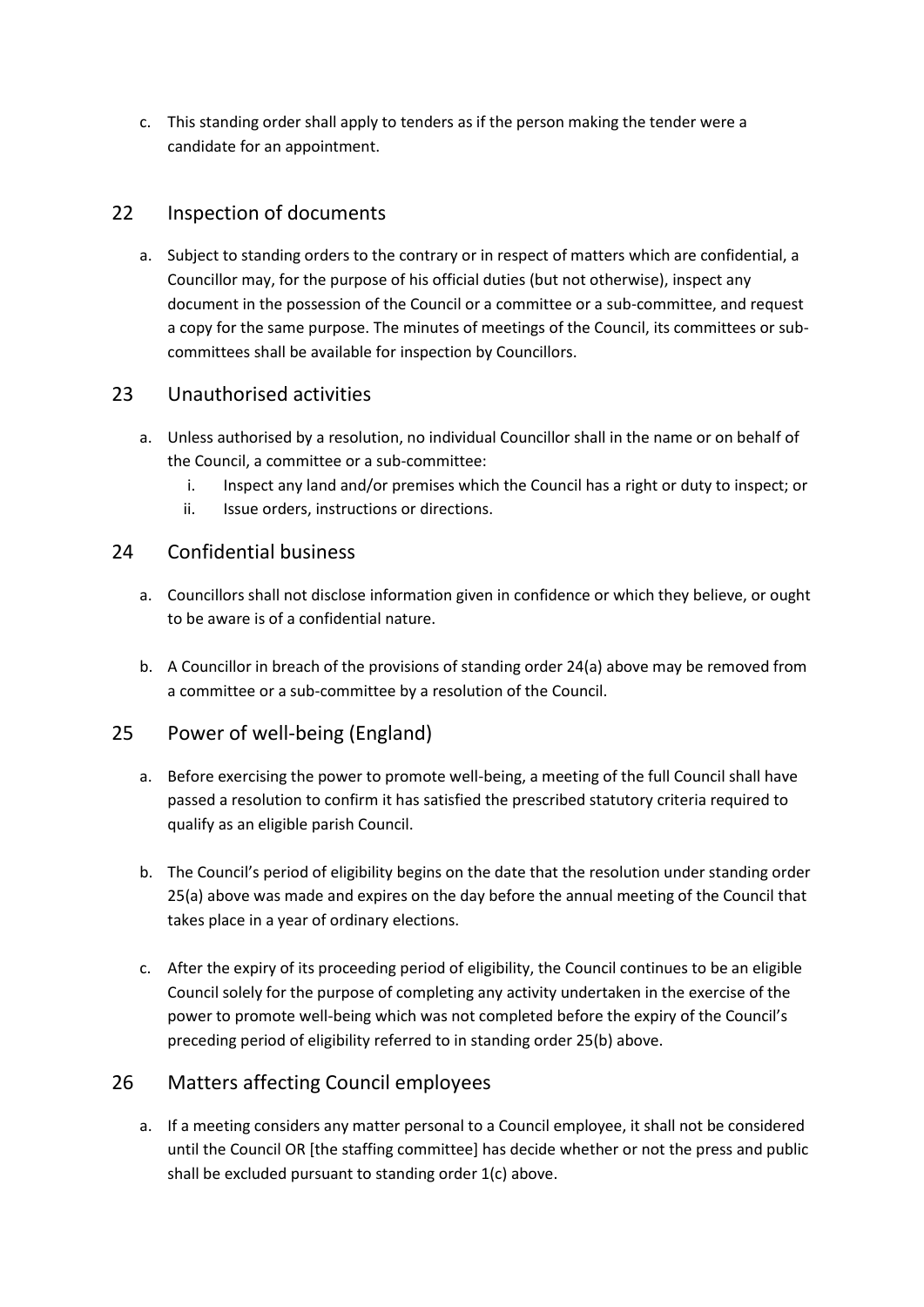- b. Subject to the Council's policy regarding absences from work, the Council's most senior employee shall notify the Chairman of the staffing committee, in his absence, the Vice-Chairman of the staffing committee, of any absence occasioned by illness or urgency and that person shall report such absence to the staffing committee at its next meeting.
- c. The Chairman of the staffing committee or in his absence, the Vice-Chairman shall upon a resolution conduct a review of the performance and/or appraisal of the employee's job title and shall keep a written record of it. The review and/or appraisal shall be reported back and shall be subject to approval by resolution by the staffing committee.
- d. Subject to the Council's policy regarding the handling of grievance matters, the Council's most senior employee (or other employees) shall contact the Chairman of the staffing committee OR the Vice-Chairman of the staffing committee in respect of an informal or formal grievance matter, and this matter shall be reported back and progressed by resolution of the staffing committee.
- e. Subject to the Council's policy regarding the handling of grievance and disciplinary matters, if an informal or formal grievance matter raised by [the employee's job title] relates to the Chairman or Vice-Chairman of [the staffing committee] this shall be communicated to another member of [the staffing committee], which shall be reported back and progressed by resolution of [the staffing committee].
- f. Any persons responsible for all or part of the management of Council employees shall keep written records of all meetings relating to their performance, and capabilities, grievance and disciplinary matters.
- g. The Council shall keep written records relating to employees secure. All paper records shall be secured under lock and electronic records shall be password protected.
- h. Records documenting reasons for an employee's absence due to ill health or details of a medical condition shall be made available only to those persons with responsibility for the same.
- i. Only persons with line management responsibilities shall have access to employee records referred to in standing orders 26(g) and (h) above if so justified.
- j. Access and means of access by keys and/or computer passwords to records of employment referred to in standing orders 26(g) and (h) above shall be provided only to (post holder) and/or the Chairman of the Council.

# 27 Freedom of Information Act 2000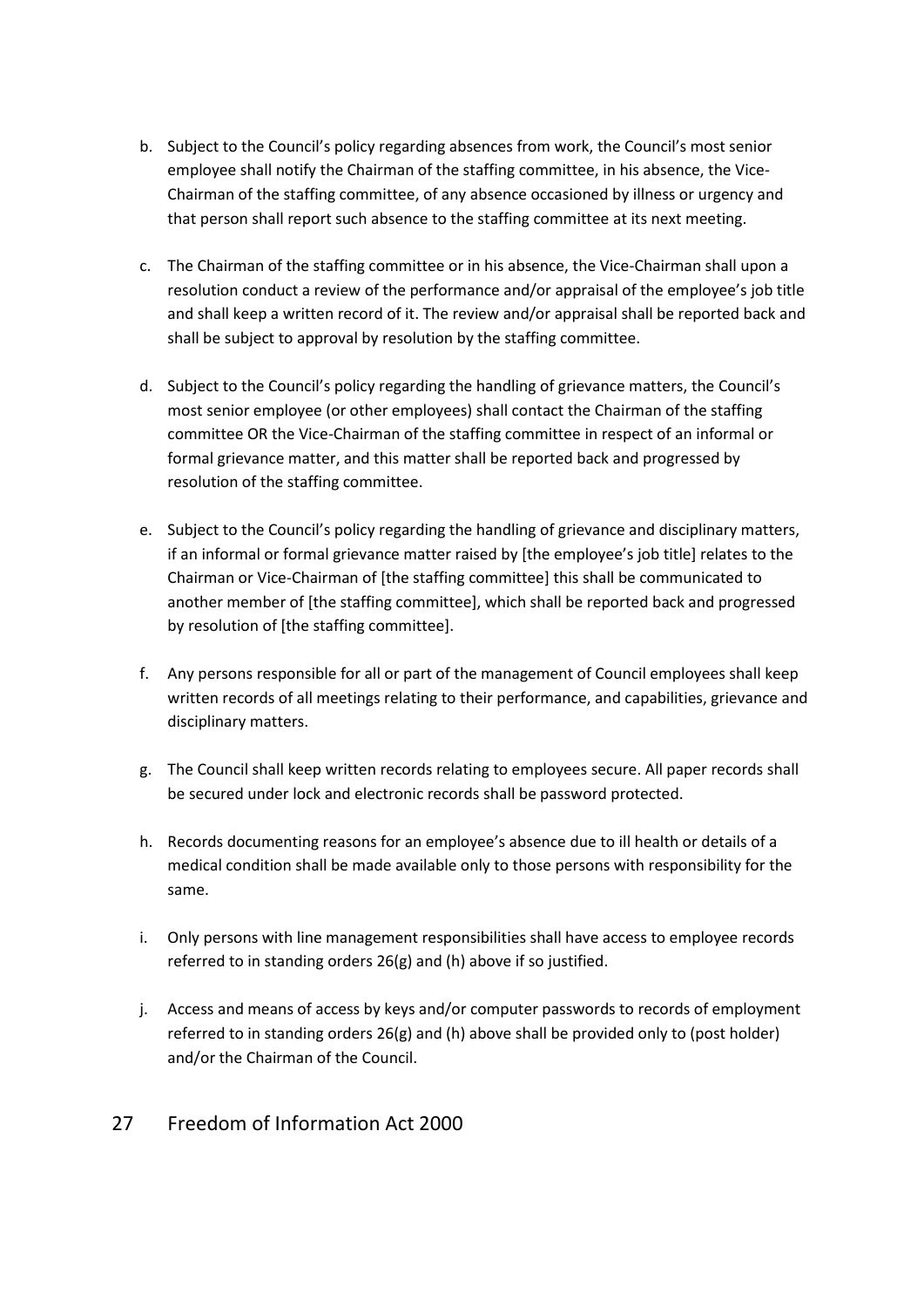- a. All requests for information held by the Council shall be processed in accordance with the Council's policy in respect of handling requests under the Freedom of Information Act 2000.
- b. Correspondence from, and notices served by, the information Commissioner shall be referred by the Proper Officer to the Chairman of the Council. The said committee shall have the power to do anything to facilitate compliance with the Freedom of Information Act 2000 including exercising the powers of the Proper Officer in respect of Freedom of Information requests set out under standing order 3(b)(x) above.

### 28 Relations with press/media

- a. All requests from the press or other media for an oral or written statement or comment from the Council shall be processed in accordance with the Council's policy in respect of dealing with the press and/or other media.
- b. In accordance with the Council's policy in respect to dealing with the press and/or other media, Councillors shall not, in their official capacity, provide oral or written statements or written articles to the press or other media.

# 29 Liaison with District and County or Unitary Councillors

- a. An invitation to attend a meeting of the Council shall be sent, together with the agenda, to the Councillor of the District and County Unitary Council representing its electoral ward.
- b. Unless the Council otherwise orders, a copy of each letter sent to the District or County or Unitary Council shall be sent to the District or County or Unitary Council Councillor representing its electoral ward.

### 30 Financial matters

- a. The Council shall consider and approve financial regulations drawn up by the Responsible Financial Officer, which shall include detailed arrangements in respect of the following:
	- i. The accounting records and systems of internal control;
	- ii. The assessment and management of financial risks faced by the Council;
	- iii. The work of the Internal Auditor and the receipt of regular reports from the Internal Auditor, which shall be required at least annually;
	- iv. The inspection and copying by Councillors and local electors of the Council's accounts and/or orders of payment;
	- v. Procurement policies (subject to standing order 30(b) below) including the setting of values for different procedures where the contract has an estimated value of less than £60,000
- b. Any proposed contract for the supply of goods, materials, services and the execution of works with an estimated value in excess of [£50,000] shall be procured on the basis of a formal tender as summarised in standing order 30(c) below.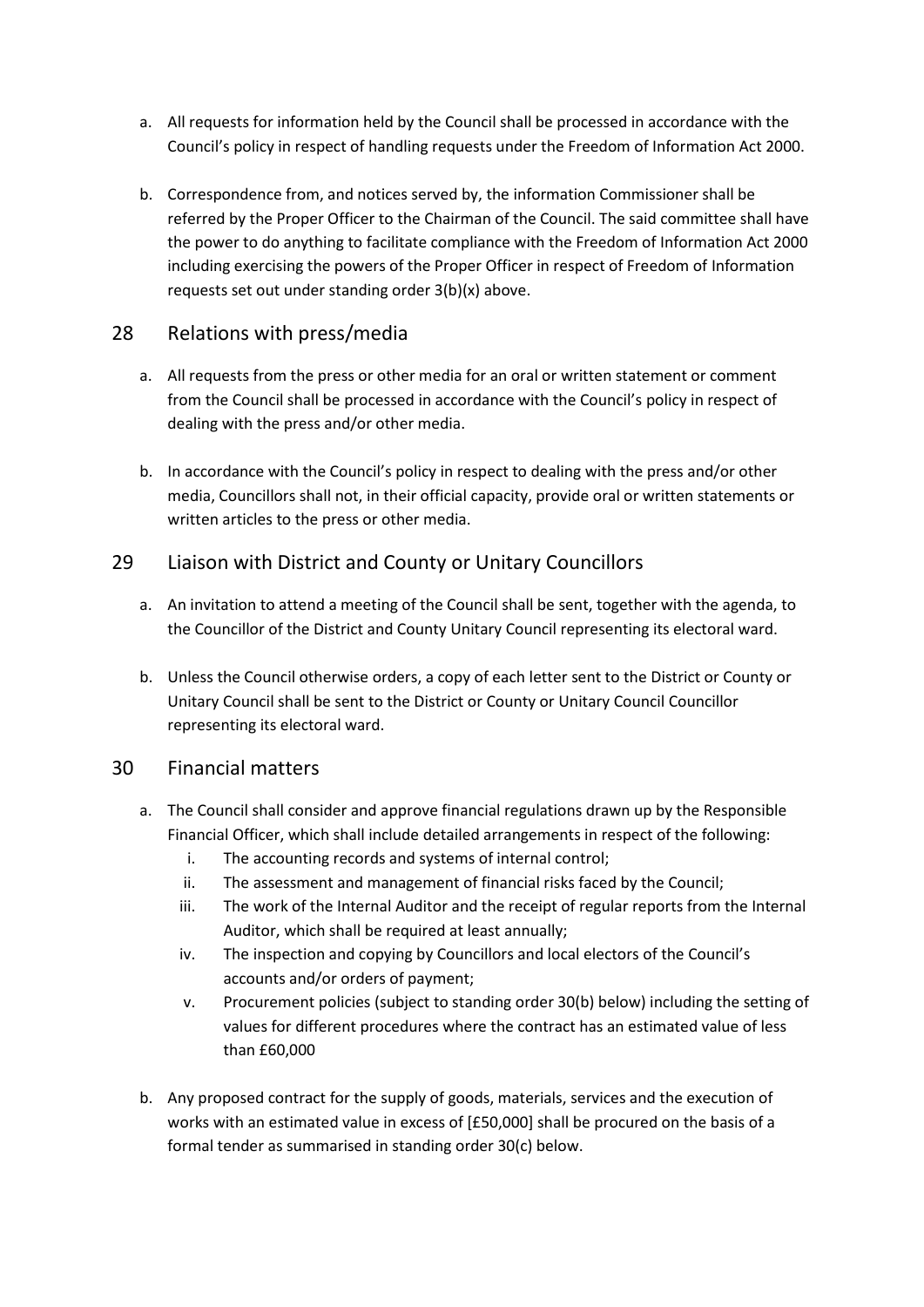- c. Any formal tender process shall comprise the following steps;
	- i. A public notice of intention to place a contract to be placed in a local newspaper;
	- ii. A specification of the goods, materials, services and the execution of works shall be drawn up;
	- iii. Tenders are to be sent, in a sealed marked envelope, to the Proper Officer by a stated date and time;
	- iv. Tenders submitted are to be opened, after the stated closing date and time, by the Proper Officer and at least one member of the Council;
	- v. Tenders are then to be assessed and reported to the appropriate meeting of Council or Committee.
- d. Neither the Council, nor any committee, is bound to accept the lowest tender, estimate or quote.
- e. Where the value of a contract is likely to exceed £138,893 (or other threshold specified by the Office of Government Commerce from time to time) the Council must consider whether the Public Contracts Regulations 2006 (SI No.5, as amended) and the Utilities Contracts Regulations 2006 (SI No.6, as amended) apply to the contract and, if either of those Regulations apply, the Council must comply with EU procurement rules.

# 31 Allegation of breaches of the code of conduct

- a. On receipt of a notification that there has been an alleged breach of the code of conduct the Proper Officer shall refer it to a committee known as the staffing committee.
- b. Where the notification relates to a complaint made by the Proper Officer, the Proper Officer shall notify the Chairman of the staffing committee of that fact, who, upon receipt of such notification, shall nominate a person to assume the duties of the Proper Officer set out in the remainder of this standing order, who shall continue to act in respect of that matter as such until the complaint is resolved.
- c. Where a notification relates to a complaint made by an employee (not being the Proper Officer) the Proper Officer shall ensure that the employee in question does not deal with any aspect of the complaint.
- d. The subject matter of notifications shall be confidential and, in so far as it is possible to do so by law, the Council (including the Proper Officer and the Chairman of the staffing committee) shall take the steps set out below, together with other steps considered necessary, to maintain confidentiality.
	- i. Draft the summonses and agendas in such a way that the identity and subject matter of the complaint are not disclosed.
	- ii. Ensure that any background papers containing the information set out in standing order 31(a) above are not made public.
	- iii. Ensure that the public and press are excluded from meetings as appropriate.
	- iv. Ensure that the minutes of meetings preserve confidentiality.